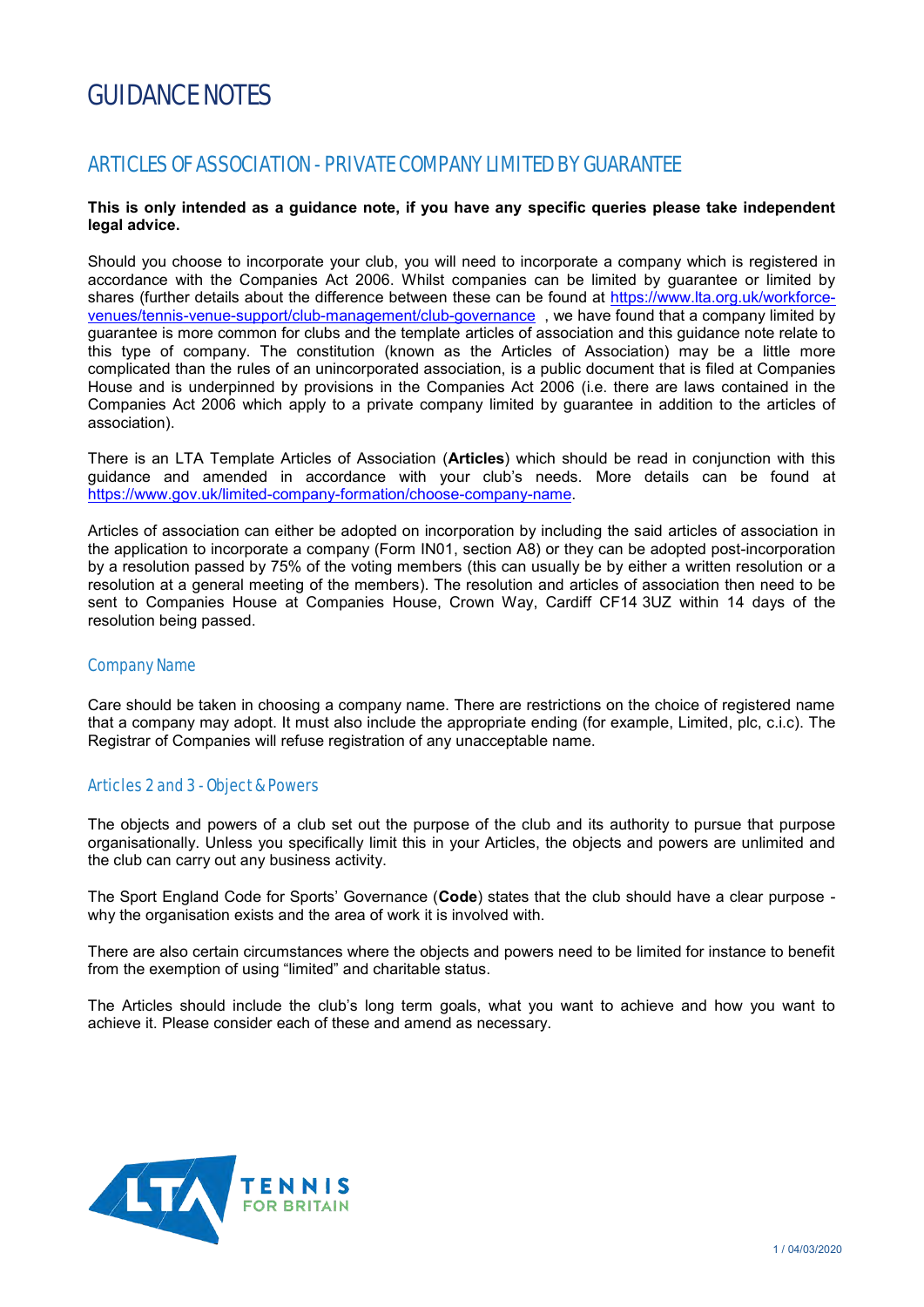It is common practice to set out the powers which the club may exercise in pursuit of the objects in a separate Article, including a "blanket" power for the club to do anything that can be said to be in support of its objects, as long as it is legal.

However, unless the club is a charity, the club's ability and the powers of its directors to bind the club (by entering into contracts for example) will not be limited by the powers set out in this Article.

Please consider each of these and amend as necessary.

## Article 4 – Income

A limited company is allowed to distribute its profits to its members provided there is nothing in its Articles to the contrary. However, where your club wishes to benefit from the exemption from the requirement to have "limited" in its name it must be either a charitable company or it is a company limited by guarantee which its Articles require:

- its income to be applied in promoting its objects;
- that dividends (or returns of capital) to its members are prohibited; and
- all the assets that would otherwise be available to its members generally to be transferred on its winding up to another body with objects similar to its own or to another body the objects of which are the promotion of charity and anything incidental or conducive thereto, (whether or not the body is a member of the company).

Even if your club decides to have "limited" in its name, you might wish to include a ban on distributing income to members in your Articles if you wish to make clear that the club is not about generating profit for the members but supporting philanthropic causes, for instance, the growth and development of tennis.

Most tennis clubs do not distribute profits to their members, preferring to focus on being community orientated and running the club to develop tennis opportunities within the area.

A not-for-distribution clause does not prevent your club from generating profit. It restricts the club's ability to distribute income or profit to its members by seeking to ensure that any profit generated is applied for the purposes of the club (its objects).

## Article 5 - Winding Up

On a winding up or dissolution of the club, this Article prevents any surplus assets that remain after all the club's debts and liabilities have been paid off from being distributed to members. Such assets must be transferred to a body with similar objects to the club.

## Article 6 – Guarantee

Members are liable to a company limited by guarantee, to the extent of their guarantees (usually a nominal amount, in the template Articles we have set this at £1 per member), but only if the club is wound up and a contribution is needed to enable its debts to be paid. This amount is not an asset of the club but should the club be wound up the members will be required to pay this.

A company limited by guarantee must deliver a statement of guarantee under the legislation.

## Articles 7 to 23 – Directors

The directors of the club (**Directors**) will owe the following statutory duties to the club:

• To act within powers;

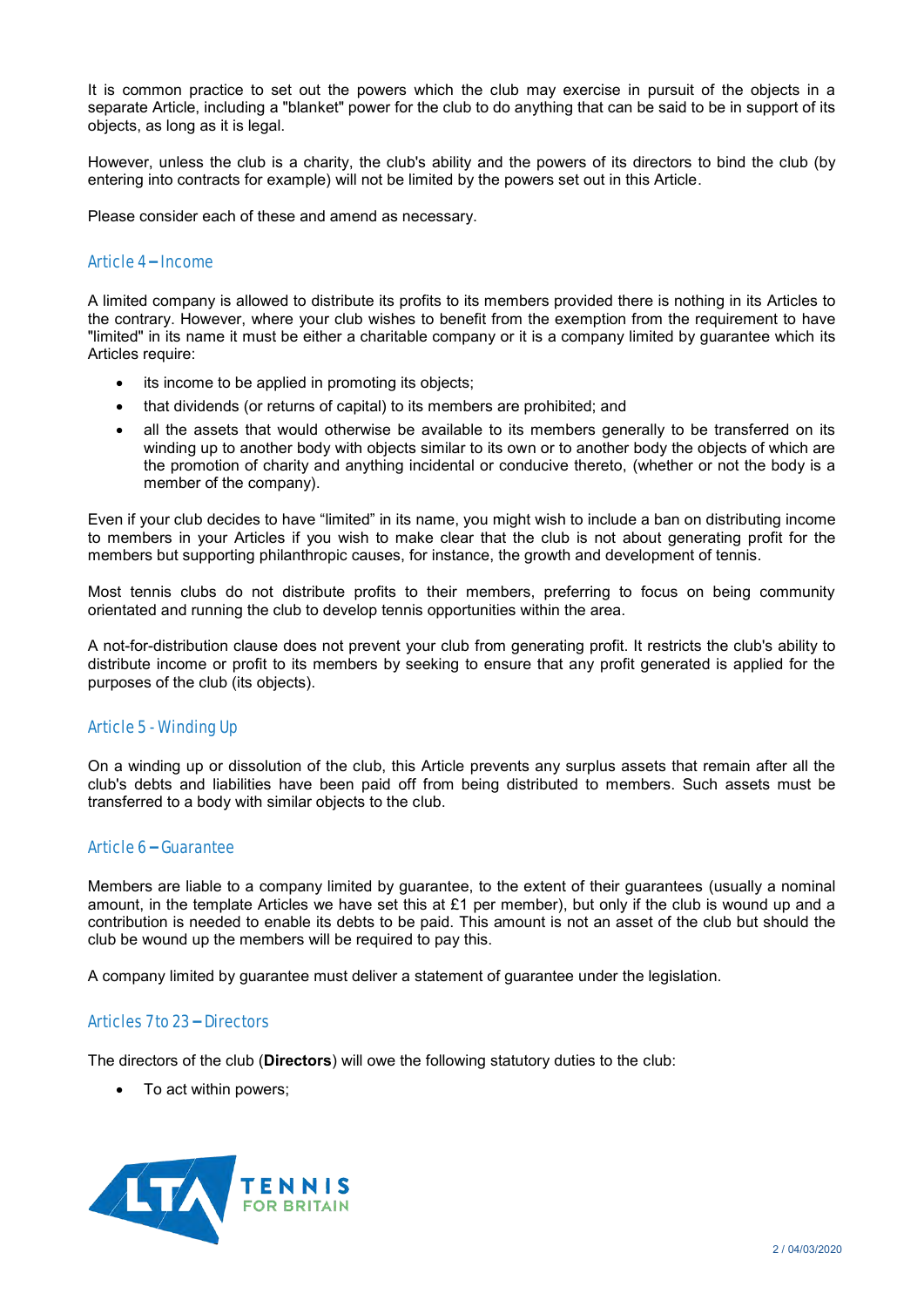- To promote the success of the club;
- To exercise independent judgment;
- To exercise reasonable care, skill and diligence;
- To avoid conflicts of interest;
- Not to accept benefits from third parties; and
- To declare an interest in a proposed transaction or arrangement.

The Directors will have control of the day to day running of the club, however, the club's members can direct the Directors to take or refrain from taking specified action (as set out in Article 11).

#### **Number and Composition of Directors**

Legislation provides that your club must have at least one Director who is a human being rather than a company.

Please consider the minimum number of Directors required by your club. We would recommend you do not set this number too high as you will need to find volunteers to act as Directors and if you do not meet the minimum number the club will be unable to take any decisions. We consider a minimum of 3 directors and a maximum of 8 directors allows you to have a sensible sized board.

Each club will be slightly different but it would be normal to specify which positions sit on the board of Directors. The template Articles include a Chair, Treasurer and a number of Independent Non-Executive Directors. Please amend as necessary.

The Code requires that at least three of the Directors must be unrelated or non-cohabiting.

## **Appointing Directors**

The template Articles require the club (i.e. its members) to appoint the Directors. The Code requires that in deciding who sits on its board of Directors the club considers the skills and diversity required.

#### **Retirement of Directors**

The Code states that Directors should be subject to regular election and ideally should serve no more than 9 years.

Please consider how long a Director should hold office and how many terms he or she can serve. You should allow Directors a chance to settle into the role and an opportunity to make a change before they are subject to re-election and it is common to see terms of 2 or 3 years. Please amend as appropriate.

## **Directors' delegation**

Please consider whether the Directors should be able to delegate their powers as they see fit. The club may want to establish committees for example safeguarding and disciplinary committees.

Please remove Article 12 and 13 if the Directors should not be able to delegate and remove Article 14 if the Directors should be able to delegate.

## **Calling a Director's Meeting**

The Code requires regular meetings (at least four times a year) decisions of which should be recorded. Please consider the minimum number of times a year the Directors of your club should meet and amend accordingly.

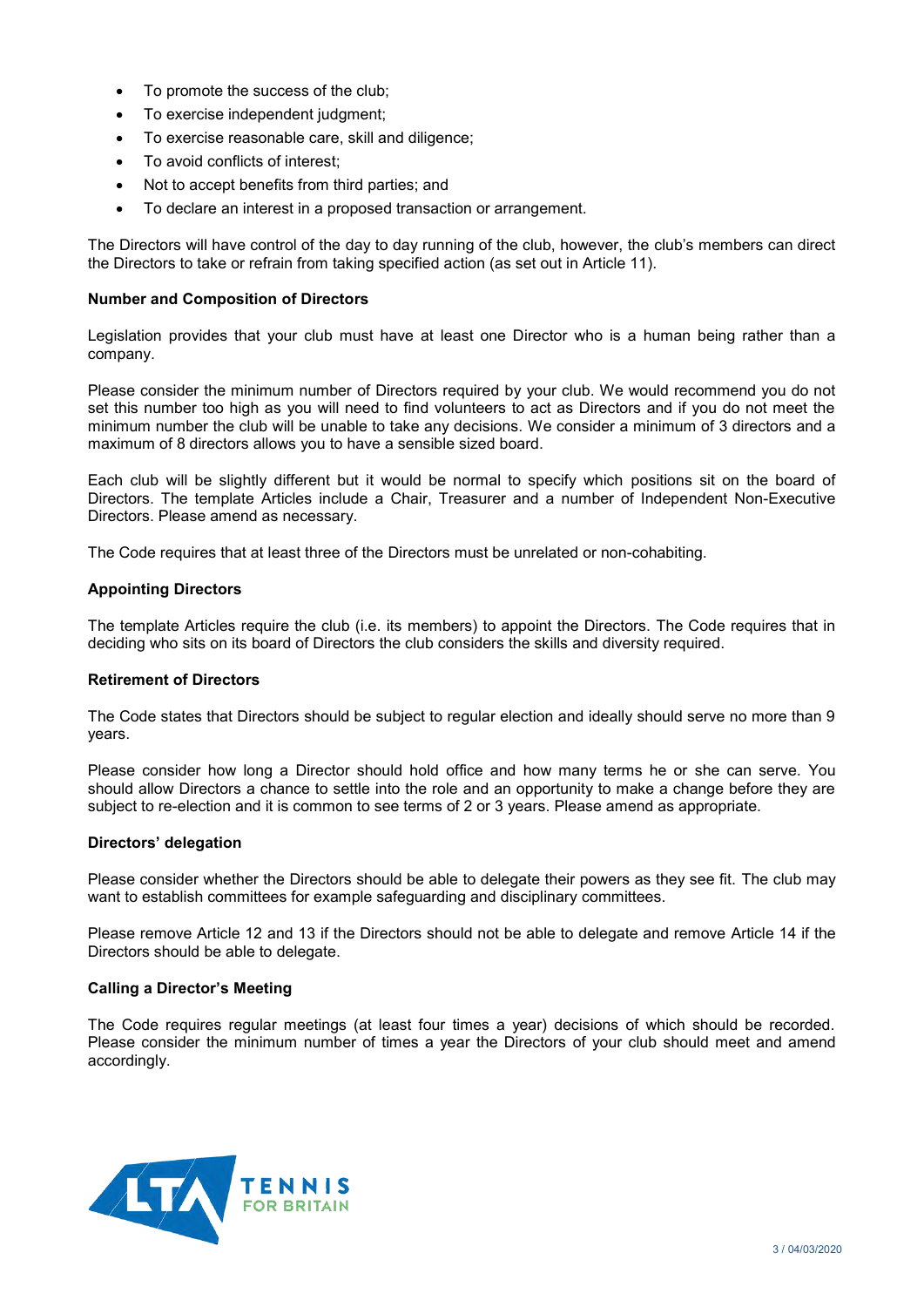Please consider how much notice of a meeting the Directors should be given.

#### **Quorum for Directors' Meeting**

The quorum of a meeting relates to how many Directors must be in attendance (this can be in person/on the telephone/over skype) for the board of directors to be able to make decisions.

The Article provides for a quorum of 50% of appointed directors (provided always, this is at least two eligible directors) but this can be increased at your option.

#### **Chairman and Casting Vote**

The Directors can appoint a Director to chair the director meetings.

Please consider whether the chairman of a Directors' meeting should be entitled to a casting vote should the voting for and against be equal. By giving a chair a casting vote it allows the club to move forward but does give one individual more power.

#### **Directors' Conflicts of Interest**

The Code requires conflicts of interest are recognised, managed by the chair and recorded.

## Article 24 – Secretary

A private company is not required to have a company secretary. Usually a company secretary will deal with the company's administrative tasks.

## Articles 25 to 29 – Members

#### **Membership**

You need to decide who will be entitled to be a member of your tennis club (**Member**). For companies limited by guarantee without a share capital, Membership does not depend on a holding of shares. Members must agree to become a Member of the club and have their names entered in the register of Members.

This Article provides that no person shall become a Member of the club unless he or she has completed an application form in the form approved by the Directors.

The Code seeks to promote greater diversity and an inclusive approach. Your club should take all reasonable steps to ensure you are accessible and non-discriminatory to all sections of the community.

Sometimes, the Directors may wish to establish different classes of Members to provide for different categories of Member. For example, a club may have junior or associate Members who may pay a lesser subscription price and as a result do not have voting rights. Included here would be a definition of the various categories of Membership.

Members have various rights which are set out in both statute and in the Articles. These rights, amongst other things, enable the Members to censure decisions of the directors and, ultimately, to remove them from office. The vast majority of the Members' statutory rights cannot be limited or removed by the Articles.

Rules and by-laws in addition to the Articles may prescribe the rights and obligations of the Members or classes of Membership.

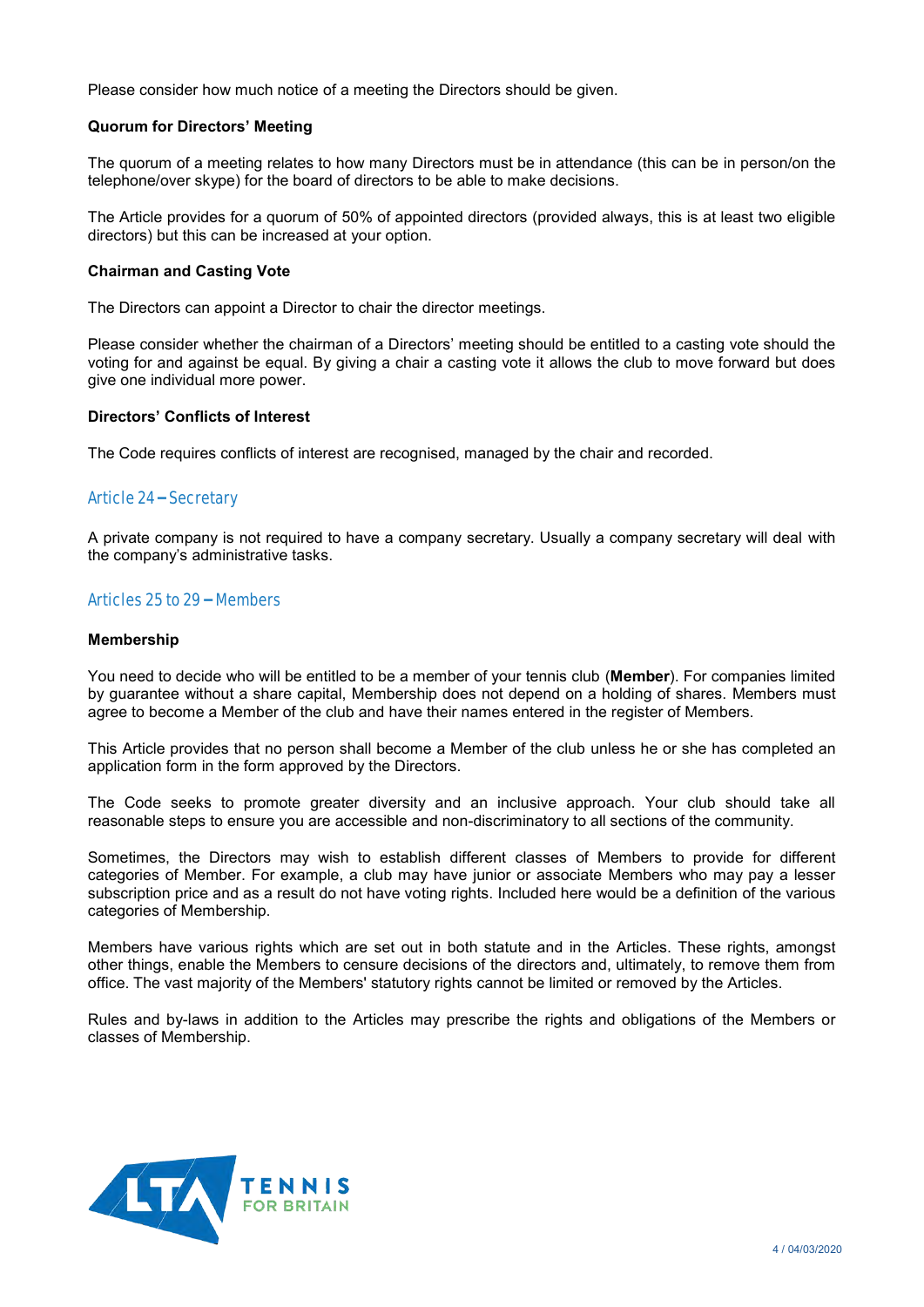In this section the club should include the costs of the Membership categories, how and when it should be paid to the club and the processes for joining the club as a Member.

## **Transfer of Membership**

Please consider whether you wish Members to be able to transfer their Membership. It would be unusual for a club to allow the transfer of Membership.

If Membership is transferable, delete Article 27. If Membership is not transferable, delete Article 26.

## **Expulsion of Member**

It is sensible in this section to include when someone ceases to be a Member or has his or her Membership withdrawn.

The Article refers to the club's disciplinary procedure, we would expect to see this in the Rules. This can be included here, however, it will be easier to amend and update if it is dealt with separately.

The Article sets out some basic circumstances in which a Member can be expelled. Please consider whether you wish to amend these and/or add some further circumstances for instance:

- Failure to pay Membership fees; or
- Failure to attend three consecutive meetings.

Please use Article 28 if the Directors should have the ability to expel a Member without the approval of the Members and delete Article 29.

Please use Article 29 if the Directors should be required to seek Member approval to expel a Member and delete Article 28.

A Member facing expulsion is entitled to make representations in writing or in person as to why his or her Membership should not be terminated. The Directors/Members have to consider his or her views before coming to a decision. Once the Directors/Members have come to their decision there is no further right of appeal.

The Article provides that an expelled Member will remain liable to pay any sums owed by him or her.

## Articles 30 to 47 - Decision Making by Members

## **Resolutions**

In accordance with company law, there are a number of matters which the Directors are unable to action without the approval of the Members including but not limited to:

- adopting new Articles of association;
- approval of loans to Directors:
- ratification of acts by Directors; and
- approval of agreement for transfer of non-cash asset.

These matters are approved by either ordinary resolutions or special resolutions passed at a general meeting or by a written resolution.

**Please seek independent legal advice for more information regarding what resolutions are required**.

**AGM**